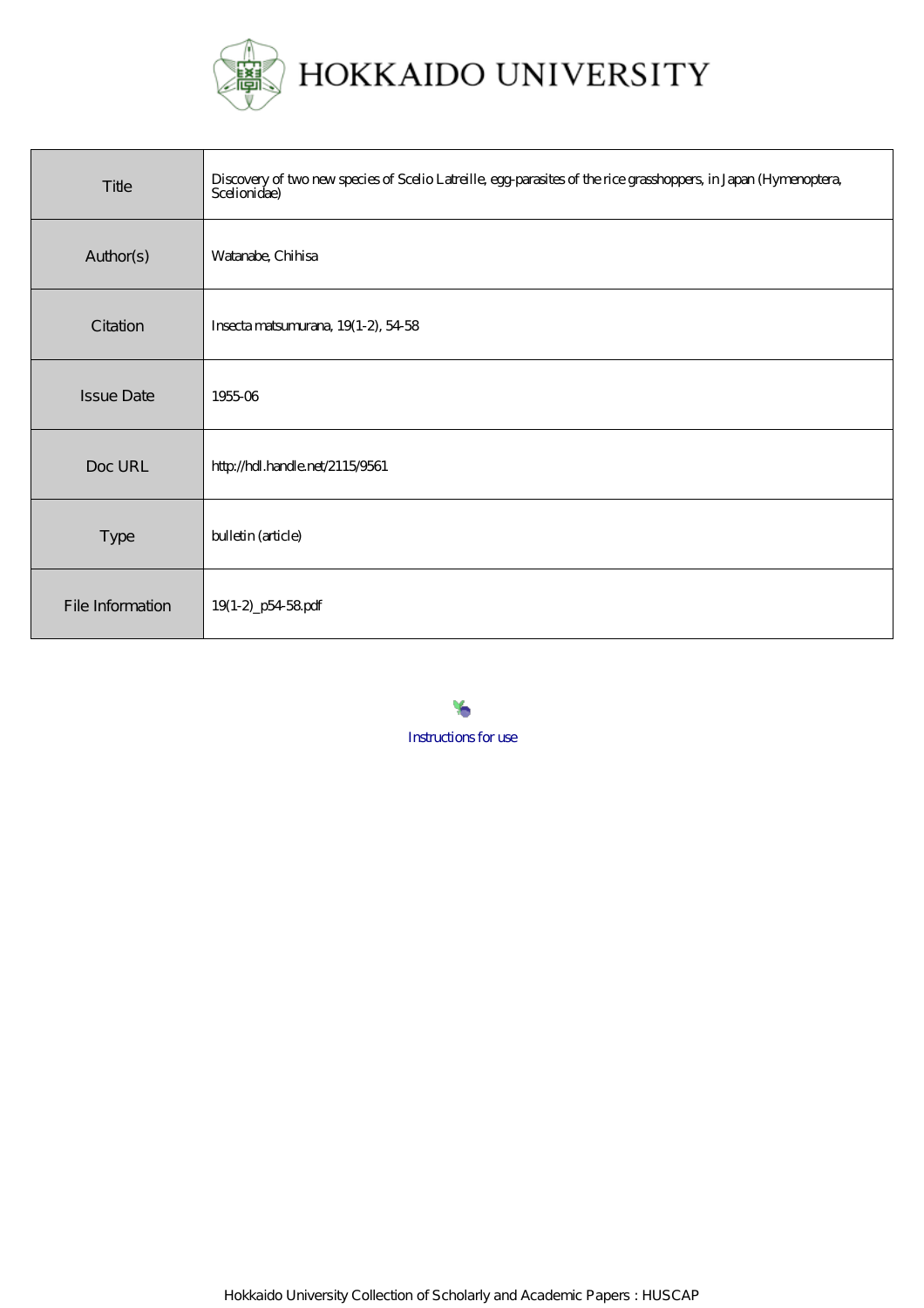# DISCOVERY OF TWO NEW SPECIES OF *SCELIO* LATREILLE, EGG-PARASITES OF THE RICE GRASSHOPPERS, IN JAPAN\*

## (Hymenoptera, Scelionidae)

## By CHIHISA WATANABE

### Entomological Institute, Hokkaido University, Sapporo

Recently a large number of Scelionid specimens bred from egg-pods of the rice grasshoppers, *Oxya velox* FABRICIUS and *Oxya japonica* WILLEMSE, were forwarded me by Mr. S. MURAl of the Yamagata University and Mr. K. KIGA-SAWA of the Hokuriku Agricultural Experiment Station for determination. My own careful examinations have convinced me that these specimens may be classified into two species of the genus *Scelio* LATREILLE (1805), both of which will be de3cribed as new species herein after. The types dealt with in this paper are deposited in the collection of the Entomological Institute, Hokkaido University, Sapporo.

On this occasion I have to thank very much to Messrs. S. MURAl, K. KIGA-SAWA and T. SUGAHARA for their kindness in collecting the valuable material. Last but not least my sincere acknowledgment must be expressed to Mr. C. E. PEMBERTON of the Experiment Station of the Hawaiian Sugar Planters' Association, Honolulu, Hawaii, for his kind gift of authentic representatives of *Scelio pembertoni* TIMBERLAKE.

#### *Scelio muraii* sp. nov.

9. Black; mandibles, legs including coxae and basal half of scape reddish yellow; hind tibiae somewhat brownish and the tarsi fuscous; tergite dark brown. Wings smoky; fore wing with a longitudinal hyaline streak just below middle; veins dark brown.

Head transverse, as broad as thorax and foveately punctate; lower part of frons between eye and antennal insertion with some short carinae converging toward mouth; a smooth area just above antennal insertion reaching about half way to anterior ocellus; ocellar region of vertex rather coarsely punctate, without an impunctate transverse space. Lateral ocelli oval and apparently separated from eye margin. Antennae (Fig. 1, A) 12-jointed; scape reaching nearly to anterior ocellus; pedicel about thrice as long as broad at apex. Flagellum narrowly fusiform; 1st joint a little longer than pedicel and thrice as

<sup>\*</sup> This is a report of the Cooperative Research (Agriculture) of the Ministry of Education.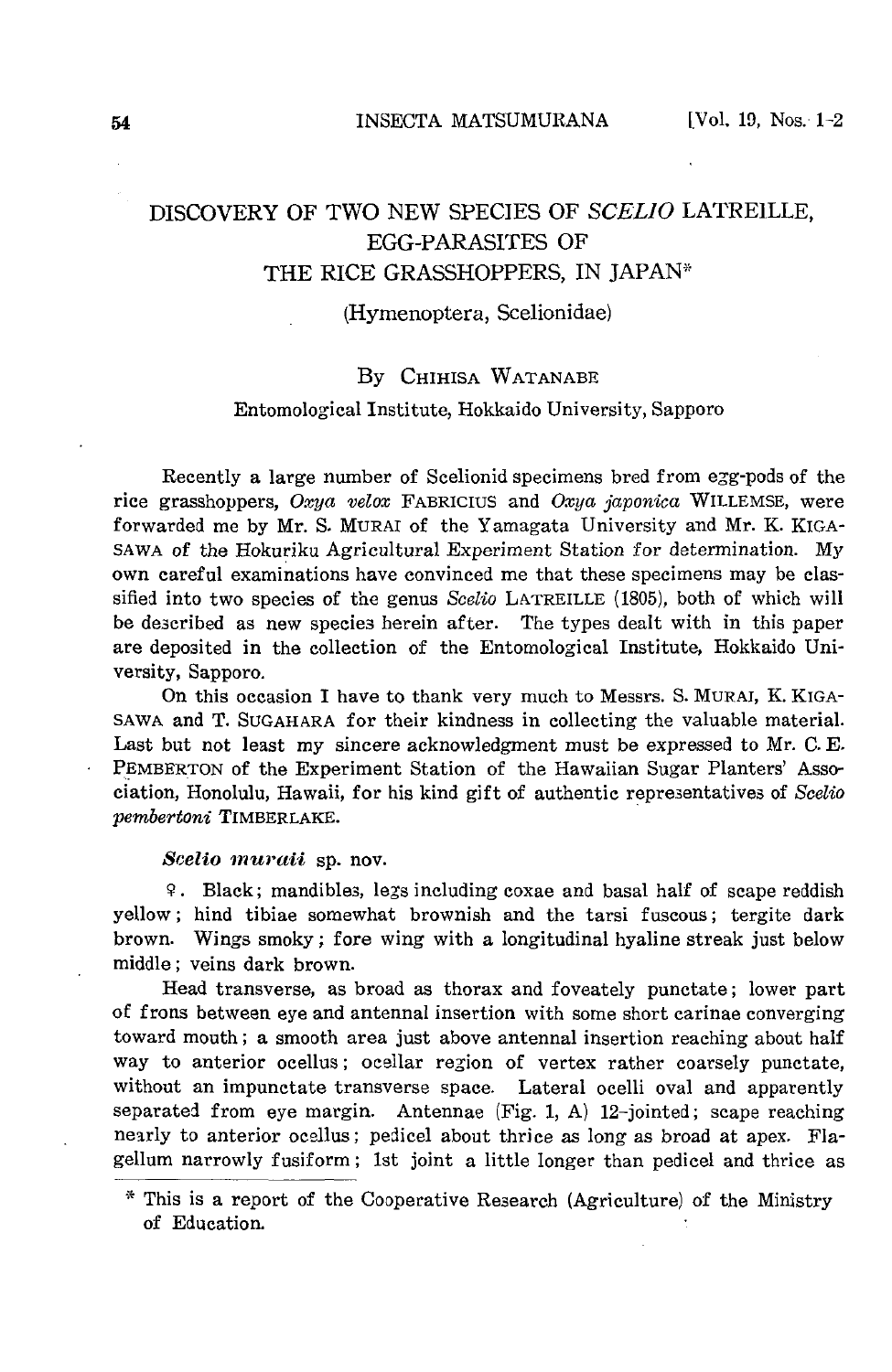long as apical width; 2nd as long as broad at apex; 3rd to 9th shorter than apical width, the 6th being distinctly transverse; 10th longer than thick and conically pointed.

Frontal surface of pronotum rather minutely and densely punctate; dorsal surface of pronotum foveately punctate; mesoscutum and scutellum foveately punctate like head; parapsidal furrows absent; scutellum unarmed; median swelling of metanotum finely and densely rugose. Pro-, meso- and metapleurae rather closely punctate. Propodeum coarsely rugose with dense white pubescence on each side, with about six longitudinal carinae at base. Stigmal vein (Fig. 1, C) slender, finely defined and not round at apex. Legs rather slender.



Fig. 1. *Scelio muraii* sp. nov.

| A. Antenna $(9)$ .      | B. Antenna $(\delta)$ .  |  |
|-------------------------|--------------------------|--|
| C. Stigmal vein $(9)$ . | D. First tergite $(9)$ . |  |

Abdomen fusiform; 1st tergite (Fig. 1, D) subquadrate, a little longer than broad at base  $(25:22)$ , and about as long as one and half apical width  $(25:36)$ ; 3rd tergite longest; 4th a little shorter than 3rd; 2nd or 5th five-sevenths as long as 3rd; 1st to 5th longitudinally striate, the 1st and basal half of 2nd being punctate; tergites with a smooth transverse stripe on apical margin, especially that of 2nd and 3rd being evident; 2nd rather distinctly impressed on basal half; 6th distinctly transverse and coarsely reticulate; apex of abdomen pointed.

Length 4mm.

o. Similar to the female in general structure, sculpture and color, but differs from the latter in the following features; $-$ 

Antennae (Fig. 1, B) 10-jointed; scape shorter than in female, reaching nearly about two-thirds of distance to anterior ocellus; pedicel about twice as long as thick and thickest a little before apex; 1st joint of flagellum nearly twice as long as thick and a little longer than pedicel; 2nd as long as thick and thicker than 1st; 3rd thickest, but not so thickened as preceding joints; 9th about twice as long as thick and pointed conically at apex. Abdomen more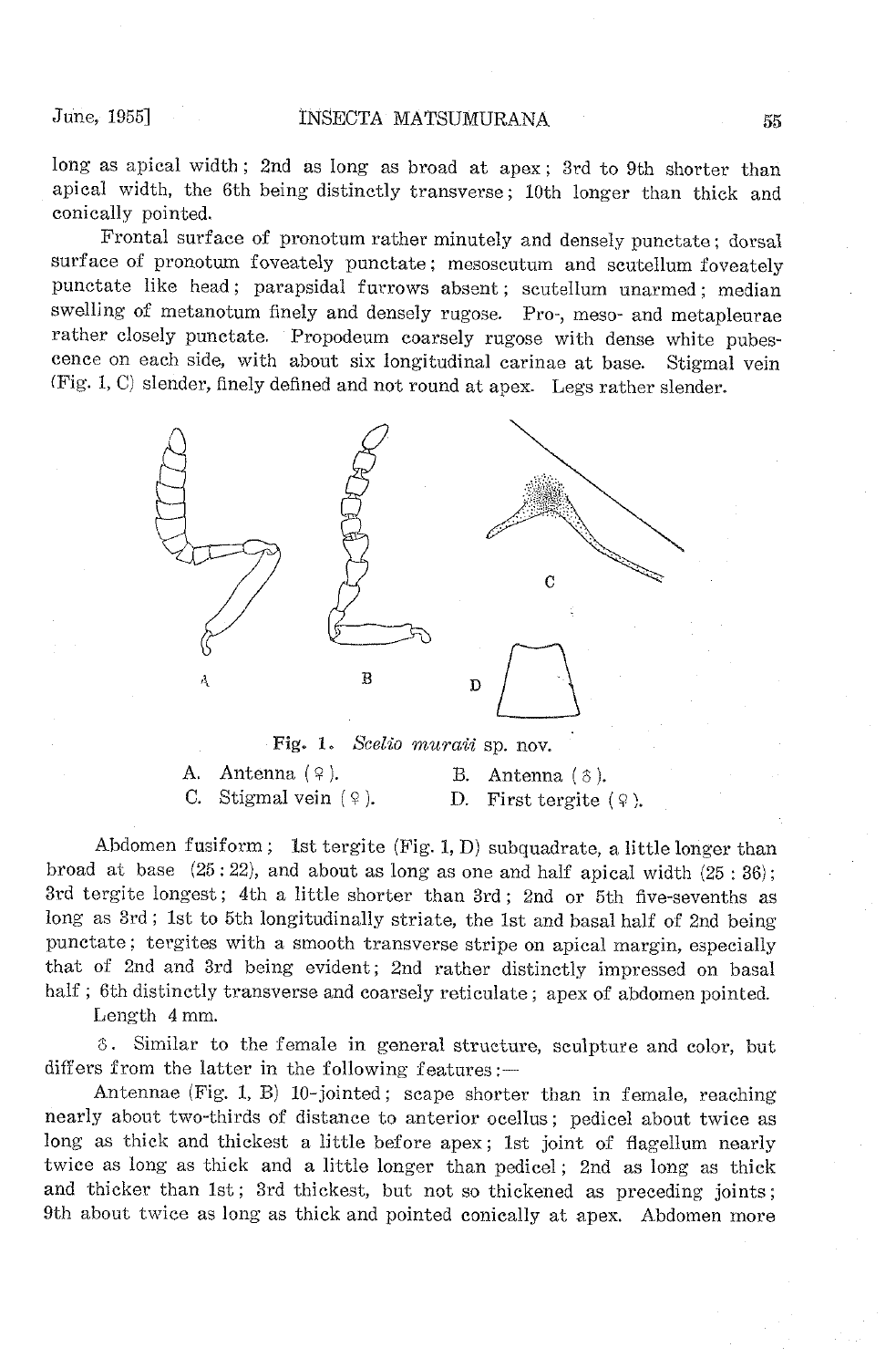slender than in female, being round at apex; 6th tergite longitudinally striate like 5th.

Length 4mm.

Holotype ( $\varphi$ ), Allotype ( $\varphi$ ) and Paratypes (50 $\varphi$  & 50 $\varphi$   $\varphi$ ), VIII-IX, 1954, Tsuruoka, Yamagata-ken, S. MURAI and T. SUGAHARA leg. Paratypes (20 º º & 50 0), VIII, 1954, Takada, Niigata-ken, K. KIGASAWA leg.

Hosts: Oxya velox FABRICIUS and Oxya japonica WILLEMSE.

This parasite hibernates probably in the larval stage in egg-pods of the hosts, and then the adult is present in the field from the middle of August to the end of September at the time the grasshoppers are ovipositing.

Judging from the literature this species seems to come nearest *Scelio oxyae*  TIMBERLAKE (1932), an egg-parasite of *Oxya* in India, differing therefrom in the coloration of the scape and pedicel, and in the sculpture of the vertex and mesoscutum. And yet the description of *oxyae* is too incomplete to allow me to give further definite differences between these species.

It is a real pleasure to state here that this interesting species is named after Mr. MURAl who discovered it for the first time.

#### *Scelio tsnrnoli:ensis* sp. nov.

!f. Black; mandibles and scape reddish yellow, the apex of the latter being fuscous; legs yellow; hind tarsi fuscous; tegulae reddish brown. Wings smoky; fore wing with a longitudinal hyaline streak just below middle; veins dark brown to black, being darker than in *muraii.* 

Head transverse, as broad as thorax and foveately punctate like *muraii*; lower part of frons between eye and antennal insertion with some short carinae converging toward mouth; a smooth area just above antennal insertion reaching about half way to anterior ocellus; vertex entirely punctate without an impunctate transverse space at the ocellar region; lateral ocelli oval and apparently separated from eye margin. Antennae (Fig. 2, A) like those of *muraii*, with no special difference between two.

Pronotum foveately punctate except the frontal surface which is minutely and densely punctate; mesoscutum and scutellum foveately punctate like head; parapsidal furrows wanting; scutellum armed with a projecting small tooth *on*  each side; median swelling of metanotum densely rugose. Propodeum coarsely rugose, with about six longitudinal carinae at base; sides of propodeum with dense white pubescence. Pro-, meso- and metapleurae rather closely punctate. Stigmal vein (Fig. 2, C) stout, sharply defined and slightly round at apex.

Abdomen very similar to that of *muraii* in shape and sculpture except as follows:  $-$  1st tergite (Fig. 2, D) transverse, distinctly shorter than broad at base  $(15:23)$  and about two and half times broader at apex than long  $(37:15)$ ; 2nd hardly impre3sed on basal half; a smooth transverse stripe *on* apical margin of 2nd and 3rd tergites triangularly inclined at middle.

Length 4mm.

 $\delta$ . Agrees with my description of the female except as follows:-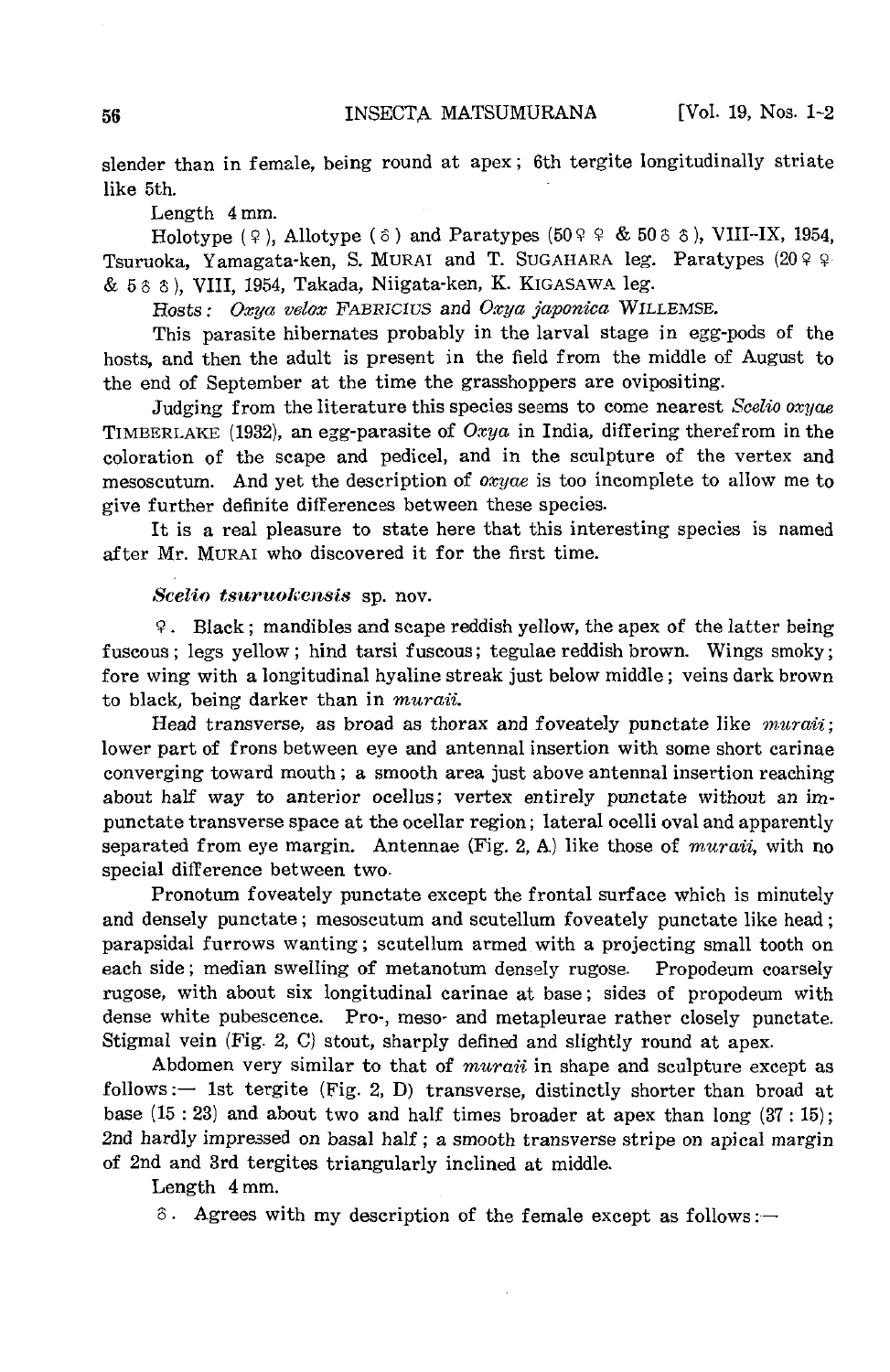Antennae (Fig. 2, B) 10-jointed; scape shorter than in female, reaching nearly about two-thirds of distance to anterior ocellus; pedicel about twice as long as thick; 1st joint of flagellum slender, not so thickened as that of *muraii*, twice as long as thick, and longer than pedicel; 2nd distinctly thickened and as long as thick; 3rd thickest, conspicuously enlarged, a little longer than thick and one and half times as long as 2nd; 4th to 7th subquadrate, being not so distinctly thickened as preceding joints; 8th about twice as long as thick and conically pointed at apex. Abdomen round at apex; 6th tergite longitudinally striate like 5th.

Length 4 mm.



Fig. 2. *Scelio tsuruokensis* sp. nov.<br>A. Antenna (9). B. Antenna (1) A. Antenna  $(9)$ . B. Antenna  $(8)$ .<br>C. Stigmal vein  $(9)$ . D. First tergite D. First tergite  $(9)$ .

Holotype ( $\varphi$ ), Allotype ( $\varphi$ ) and Paratypes (30 $\varphi \varphi$  & 13 $\varphi$   $\varphi$ ) VIII-IX, 1954, Tsuruoka, Yamagata-ken, S. MURAl and T. SUGAHARA leg. Paratypes (8? ? & 16) VIII-IX, 1953, Tsuruoka, Yamagata-ken, S. MURAI and T. SUGAHARA leg. Hosts: *Oxya velox* FABRICIUS and *Oxya japonica* WILLEMSE.

The seasonal history of this species seems to be similar to that of *muraii.* 

This species is closely allied to *Seelio pembertoni* TIMBERLAKE (1932) which is an egg-parasite of *Oxya ehinensis* (THUN3ERG) in Malay and was introduced to the Hawaiian Islands for the biological control of the grasshopper in 1930. Through the courtesy of Mr. PEMBERTON I have had the opportunity to examine two authentic representatives  $(1 \delta \& 1 \epsilon)$  of S. *pembertoni*. After careful examinations through the literature and those representatives I have convinced that the present species may be distinguishable from that species by the following aspects:- In both sexes the vertex entirely punctate, without an impunctate transverse space; parapsidal furrows absent; wings distinctly smoky, the veins being darker than those of *pembertoni*; and stigmal vein somewhat round at apex. In female the scape reddish yellow and only fuscous at extreme apex. In male the 3rd joint of flagellum conspicuously enlarged.